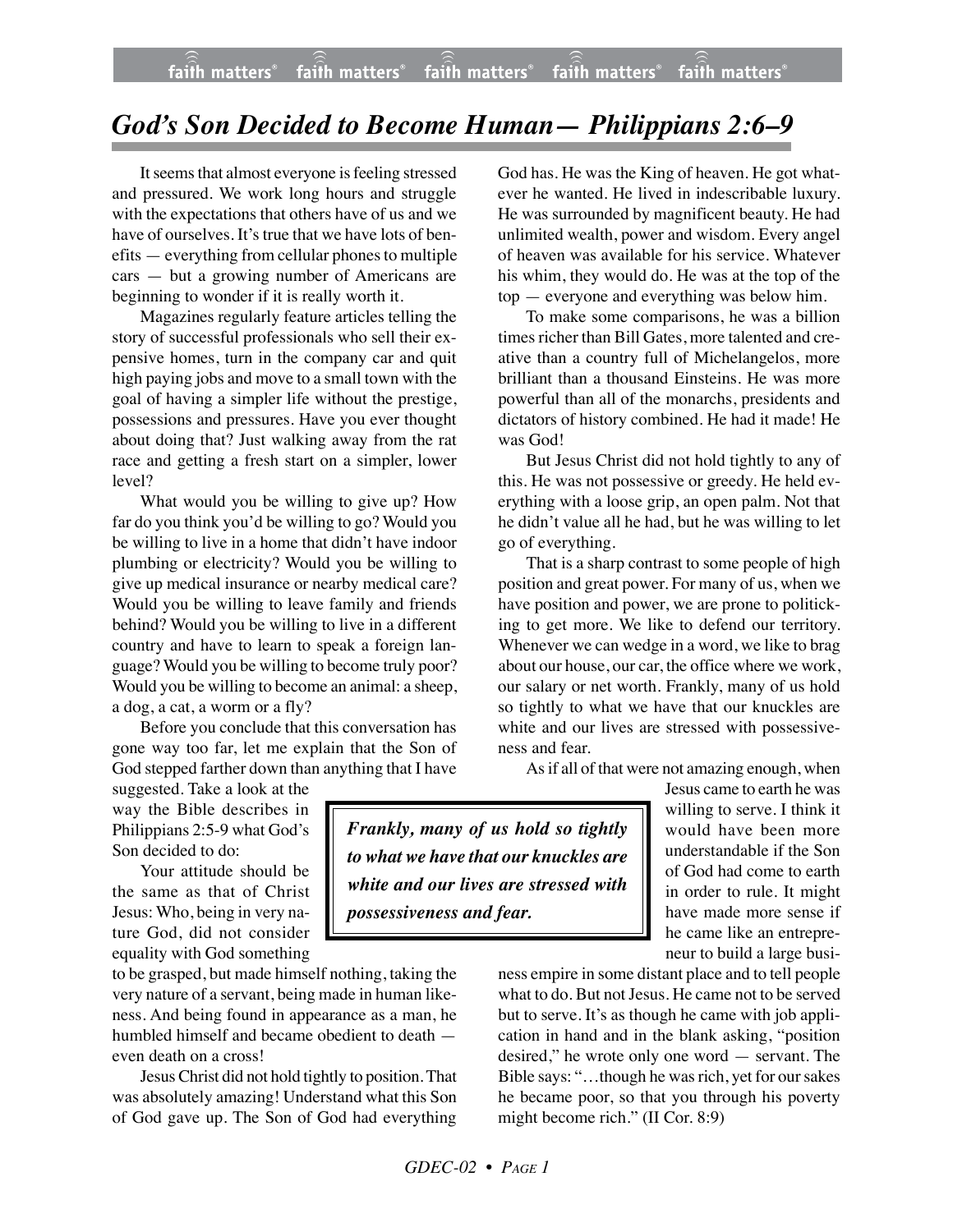Jesus was not only willing to serve, but he did serve. He worked hard as a craftsman in a carpenter's shop. He got down and dirty with people who were poor and sick, touching those with communicable diseases. He got down on his hands and knees and washed the feet of his followers. People called him by his first name and he didn't mind. The aristocrats of his day were uncomfortable with his simplicity and his servanthood, but the vast majority of ordinary people were thrilled that he became one of them.

Now this, of course, was a long time ago and it takes some stretch of our imagination to think of what Jesus would be like if he were here today. He would be among the first to "Adopt a Highway" in order to pick up the litter that others had carelessly dropped. We might find ourselves a little uncomfortable when we go through the drive-through at McDonald's to find that it is Jesus who is serving up the hamburgers and the milkshakes. Or, when going away on vacation you might come back to find that Jesus had mowed your lawn while you were gone without being asked. At the end of a long work day when the office is a mess, we think to ourselves that we'll straighten up the office tomorrow only to come back early the next morning and find that everything has been cleaned by a night worker named Jesus. And for a minimum wage or less.

If Jesus were here now and you or I had the opportunity to stop him and talk to him and find out his whole story, when we would ask him his name he would simply say "Jesus." Detecting a slight accent in the way he speaks, you sense that he has come from somewhere else. You ask him where he used to live and he would answer "heaven." If you asked him about his previous job experience he would have to say, "I ran the universe."

*Who, being in very nature God, did not consider equality with God something to be grasped, but made himself nothing, taking the very nature of a servant, being made in human likeness.*

And that's not all. Jesus humbled himself to obey. It is one thing to proudly be a servant, to have a straight back and a certain stare so that even in a servant role there is some type of retention of personal power. It is quite another thing to humbly be a servant who submits to the orders of others.

Suppose that one day you are driving across the company parking lot. It's spring and there's still ice and snow on the lot, but around the edges of the pavement it's turned to mud. Not paying attention, you overturn a corner and slide off so your car gets stuck in the mud. The harder you try to get it out, the deeper the wheels sink.

While you're trying to figure out what to do next, you see in the rear view mirror a person in a suit walking up behind you and realize it is the president of the company. He volunteers to help push. You are stunned and say, "Thanks for offering but I don't think it would be a good idea. You would get filthy. I'll get somebody else to help." But he insists. (And who are you to tell the president of the company what he can't do?) He stands ankle deep in the mud pushing. As your car pulls out, the mud spins up and covers him from head to foot. As you roll down your window to thank him you think to yourself, "Wow! There is a truly great and humble man." Actually, you're probably thinking, "That would never happen at my company!"

Compare that to a completely different scene where the president of the company takes a leave of absence. He puts all of his stock into a blind trust where he no longer has control over it. He moves across country from the national corporate headquarters to the small Minneapolis office. Before he starts, he undergoes cosmetic surgery so his appearance is changed and no one recognizes him.

When he arrives in Minneapolis he goes to a temp agency and gets a job on the night shift cleaning the parking lot where you park your car. As you are leaving, you slide on the ice and your car gets stuck in the mud. You see the man working and you roll down your window and call out, "Hey, I'm late for an appointment. Come push my car." When he's back there you rev the engine, splattering mud all over him, but the wheels catch and you go rocketing out without stopping to thank him because you're late. That's more like the experience of Jesus, the Son of God: "…being found in appearance as a man, he humbled himself and became obedient."

Jesus even obeyed the order to die. You know he didn't have to. They never could have crucified him if he had not consented. He could have called it all off. He could have called legions of angels to control every circumstance, but he didn't. He decided to obey the most unjust order that was ever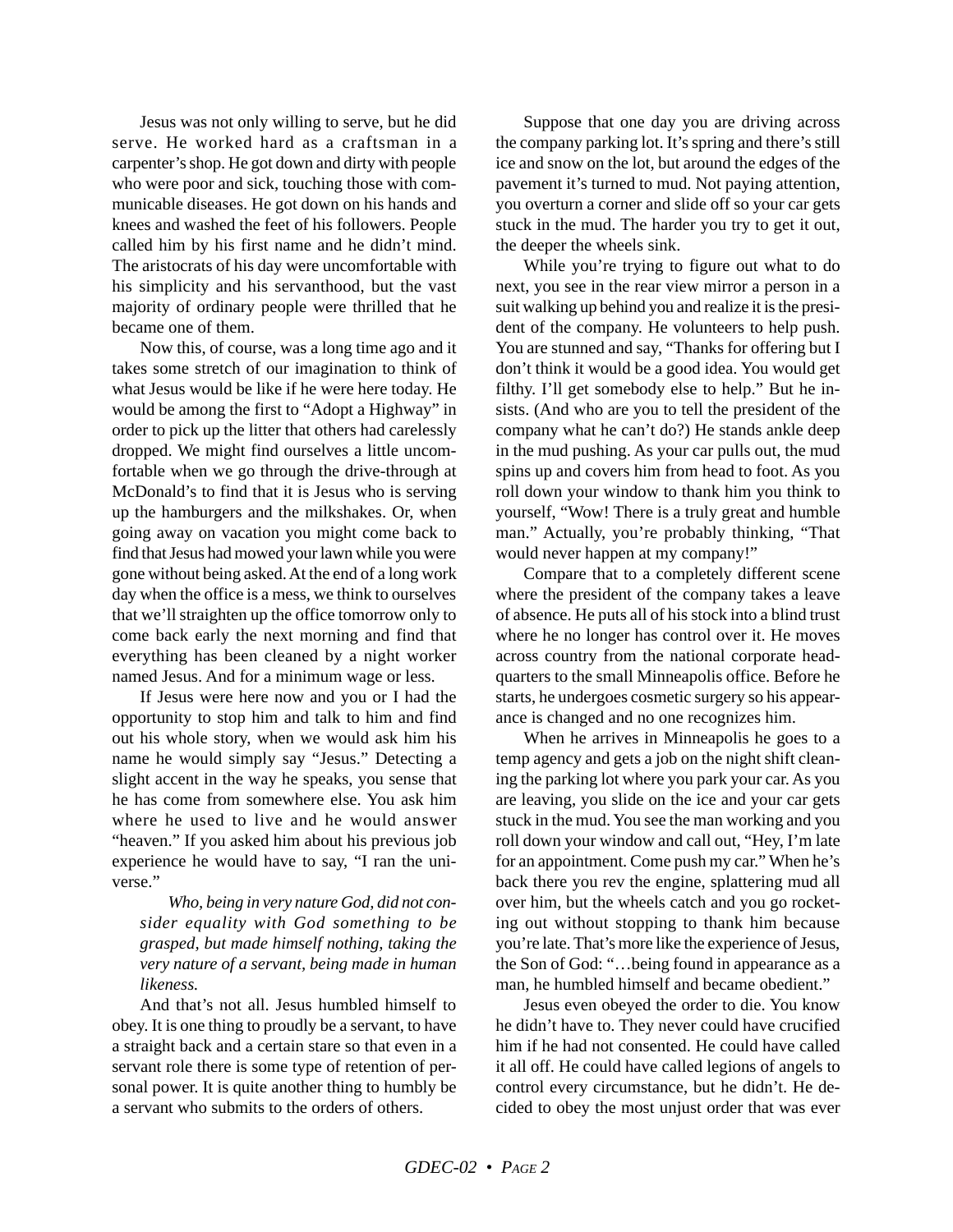given to any servant in all of history.

Do you think that when the Son of God decided to leave heaven and become human he realized what he was getting himself into? Do you think he had any idea what it would be like? I think he did. Yet he decided to go ahead and do it because of his love for us. God's Son knew that it was the only way that he would ever reach us. He knew that he could never reach us only with words, for we would probably misunderstand them or not listen to them. He knew that if he only gave law, instead of complying, we would rebel; if he threatened punishment, we would rebel. He knew that the only way he could reach us was with love. And the only way that love would ever be believed is if he became one of us.

It was a great decision when the Son of God decided to become human. What can we learn from Jesus for our great decisions? True, our greatest

decisions are not near the magnitude of the Son's decision to become human. But, our decisions about life and death, family, job, relationships and possessions are still very important to us.

*of trust.*

How then can we make our decisions? Look at Philippians 2:5 again. Do you do you remember the introduction of this description of Jesus? It tells how Christians are to think when making decisions: "Your attitude should be the same as that of Christ Jesus." Like Jesus we should have an attitude of trust.

When Jesus left heaven he left his powers and possessions in the hands of God the Father. When he was on earth he had no independent use of his divine attributes. He used to know everything; he was omniscient. But when he came to earth he became ignorant, knowing only the things that God the Father let him know. He used to be all-powerful; he was omnipotent. He became weak, able to do only the things that God the Father gave him the power to do. He used to be everywhere; he was omnipresent. But he became limited, able to go only where the Father let him go.

It was like a blind trust where he took everything that he had and left it in the hands of God to do whatever God chose for him to do, having no control over it himself. That is the attitude that Christians should have when we make our decisions. We put everything that we have in a blind trust with God in charge, and we fully trust him. We trust him to make the decision if we live or if we die. We give him control over our money — to do whatever he chooses with it. We are convinced that if we have a great deal, it is not because of our great skill and ability; it is because of his generosity. If we have little, we accept it as sufficient, trusting him fully even if our cup has only a drop in it. We trust him with our jobs, our children, our marriages and every other relationship.

When we have that attitude of trust in the decisions that we make, then we do not need to hold so tightly. Then we can loosen up our grip. We can relax and truly trust God. We don't have to be so

> intense about defending our reputations. We don't have to be so defensive or so possessive. We don't have to hoard all the good stuff

to ourselves. We don't have to envy other people because they have something that we do not have. Like Jesus, we do not need to grasp if we trust.

But trust is not always easy. I doubt that it was easy for Jesus. We prefer to be in control and to have power. The truth of it is that God is far more trustworthy than we ourselves and does far better with everything that is ours than we could ever do.

Like Jesus, we should also have an attitude of service. Not because we have to, but because we want to. Remember, we're talking here about an attitude. It is possible to hold the highest position in society and to have an attitude of service and it is possible to hold the lowest position in society and not have an ounce of a servant's heart.

Think for a moment about the decisions you face. Ask yourself, "How could I serve others like Jesus?" Do it without them ever even knowing that you did it. Without any special recognition or promise of reward — just to be like Jesus. Decide to serve other members of your family. Decide to serve coworkers by doing the things that other people don't want to do. Volunteer for servant tasks.

An attitude of service is a revolutionary power. It's revolutionary because most people prefer to be served rather than to serve someone else. We prefer that another person do the dirty work. We prefer that someone else do the things we just don't want

## *Like Jesus we should have an attitude*